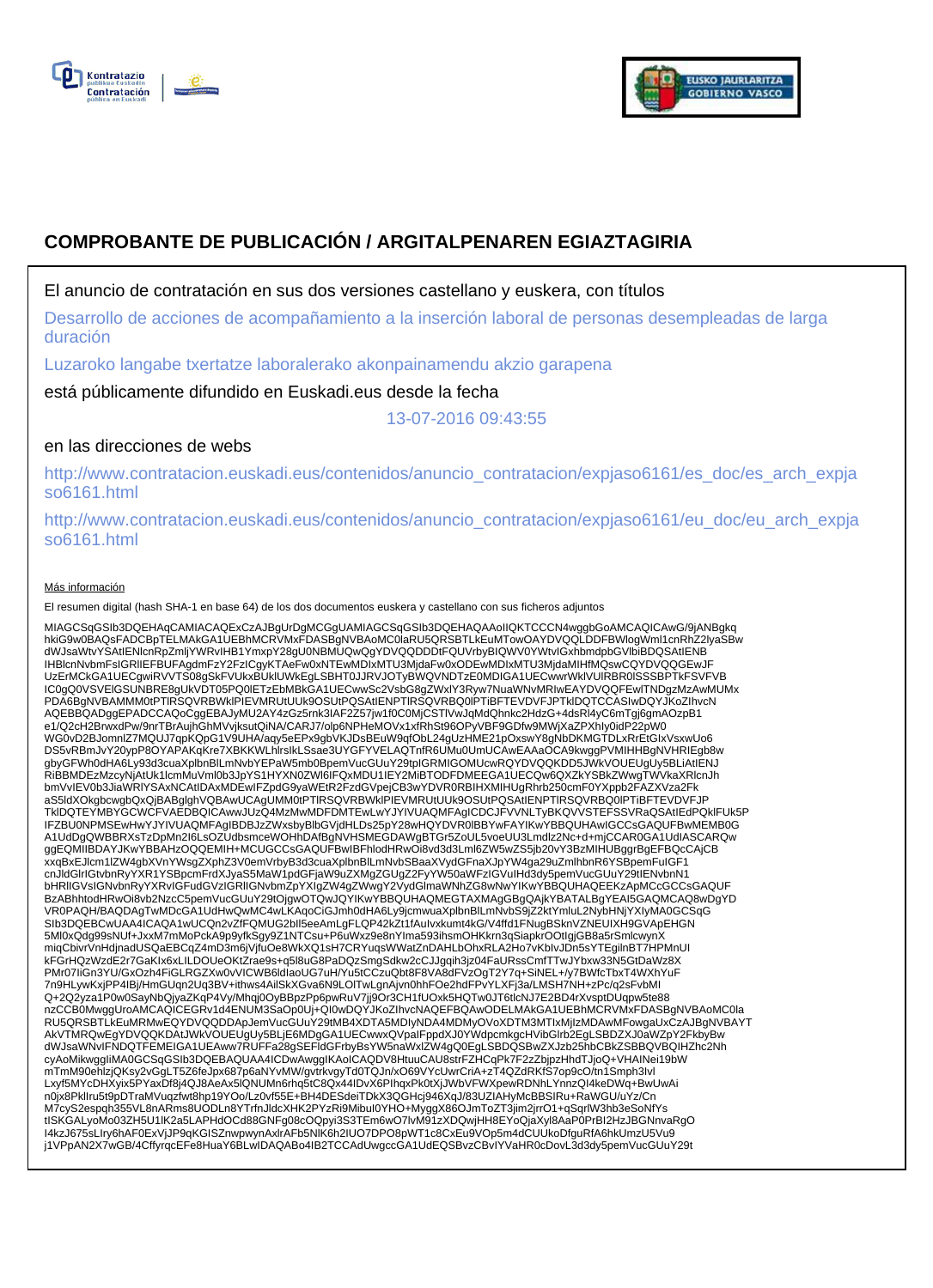



gQ9pbmZvQGl6ZW5wZS5jb22kgZEwgY4xRzBFBgNVBAoMPklaRU5QRSBTLkEuIC0gQ0IGIEEwMTMzNzI2MC1STWVyYy5WaXRvcmlh \_<br>LUdhc3RlaXoqVDEwNTUqRjYyIFM4MUMwQQYDVQQJDDpBdmRhIGRlbCBNZWRpdGVycmFuZW8qRXRvcmJpZGVhIDE0IC0qMDEwMTAq Vml0b3JpYS1HYXN0ZWl6MA8GA1UdEwEB/wQFMAMBAf8wDgYDVR0PAQH/BAQDAgEGMB0GA1UdDgQWBBTGr5ZoUL5voeUU3Lmdlz2N c+d+mjAfBgNVHSMEGDAWgBQdHGUOqPlle7SRz+Sxsea9VXRsBTA6BgNVHSAEMzAxMC8GBFUdIAAwJzAlBggrBgEFBQcCARYZaHR0 cDovL3d3dy5pemVucGUuY29tL2NwczA3BggrBgEFBQcBAQQrMCkwJwYIKwYBBQUHMAGGG2h0dHA6Ly9vY3NwLml6ZW5wZS5jb206 ODA5NDAzBgNVHR8ELDAqMCigJqAkhiJodHRwOi8vY3JsLml6ZW5wZS5jb20vY2dpLWJpbi9hcmwyMA0GCSqGSlb3DQEBBQUAA4IC AQBpVvhndSWxWHqgal9iQrs1yQpyub846NJ73Eud0mkBsp21zQh8FFQC+q20PIT+XxIHUh5tGLopJHKnmK04/sO0tz2xekaW6CKf P5BgEvH3qMPIwRL+gzyNWdwwgp66dnRYxkrNrXts20tZeAiN622nlpLlOPiTwXcCa+7J75PikRJ9+3TlBYcaISVlzEkFHMfOW6Wn kFFČLPTxAAtdYINBVRmp6wMxQTI2GI88Iq/3UELTA7VSCst7ovlM+ajp5clsZd9nICbe/GbLt9LonrTNJTmlxmBLXoAoFgpFWOTh<br>TIGcF3hZ5q8iD8OMMDfqgUtJGczuitdTB7fQnchwkFxF13CvKJVxi/JU5YT2r/sb4AFmPQDwE94e+4xubP8oUAXWygWXcw0aUrzT viOrT3lpByPo5eemfm5g5+DqKqw5VbMILz0x1+PCWajNw9eJ0CqXTqaGRa898Yq1R7y0S/7/FDkaA7OFDA5bs30e/SaFSHX2M0HU Tfmf4hPXa6KNjouyBwswXY8syF9vm4EuoIR6uUjR+lp962HDkMVhj+QkERtBTyI0VzoVxjd+QnlHnrFQSo2P2GFzgmz8i0wsVFsD zKN93Aq/tdY59WSJzcOBKYAKkrnDUe3b0HUqQ1THzthycxDe8AGs1+cKCOKbCFEn76n5LW/sVgZo9UVKiq1bzjGCAdUwggHRAgEB MIGtMIGIMQswCQYDVQQGEwJFUzEUMBIGA1UECgwLSVpFTIBFIFMuQS4xOjA4BgNVBAsMMUFaWiBaaXVydGFnaXJpIHB1Ymxpa29h IC0gQ2VydGlmaWNhZG8gcHVibGljbyBTQ0ExRDBCBgNVBAMMO0VBRWtvlEhBZXRha28gbGFuZ2lsZWVuIENBIC0gQ0EgcGVyc29u YWwgZGUgQUFQUCB2YXNjYXMgKDIpAgMBv/YwCQYFKw4DAhoFADANBgkqhkiG9w0BAQEFAASCAQAojr2AA6JxiVQo0c5cgQ5q1vJX b9RFZgIT4bKPa/AIJHI+WkYHmjBP3omg5+vdkn2KGMgnSptpi8KIWTIS1ZrBshQTozgqGzjzW09BuhHFjE2faQuFLz2OBULAAvi23Ed6z3kzunhcWVNAAAAAAAAA

#### fue sellado en el tiempo digitalmente por

CN=KONTRATAZIO ELEKTRONIKOA - CONTRATACION ELECTRONICA,serialNumber=S4833001C,OU=sello electrónico,OU=ZIURTAGIRI ONARTUA - CERTIFICADO RECONOCIDO.O=EUSKO JAURLARITZA - GOBIERNO VASCO.C=ES

#### obteniéndose el sello

MIILzjADAgEAMIILxQYJKoZIhvcNAQcCoIILtjCCC7ICAQMxDzANBglghkgBZQMEAgEFADBxBgsq hkiG9w0BCRABBKBiBGAwXgl BAQYJKwYBBAHzOQMDMCEwCQYFKw4DAhoFAAQUtlqIU70GThMkPyzb 5P4fVU0MtjICEF1Skmq08RDQV4XxO6oYSPgYDzIwMTYwNz EzMDc0MzU1WgIIZ//MaRME6Cygggey MIIHrjCCBZagAwIBAgIQMQGzmv2tXG9XOa110EY6gTANBgkqhkiG9w0BAQsFADA4MQswCQYDVQQG EwJFUzEUMBIGA1UECgwLSVpFTIBFIFMuQS4xEzARBgNVBAMMCkl6ZW5wZS5jb20wHhcNMTYwNTE2MTEyMjl5WhcNMjE<br>wNTE2MTEyMjl5WjA8MQswCQYDVQQGEwJFUzEUMBIGA1UECgwLSVpFTIBFIFMu QS4xFzAVBgNVBAMMDnRzYS5pemVucGUuY29tMl<br>ICIjANBgkqhkiG9w0BAQEFAAOCAg8 MxYPouigncafJ2/pVwd3Bh9AA1vFYkfRRZ/JjnP/zjAeRuOkf3Md8nO5Y4PhnNHwdO0rZj5gdW0i 1+NXh80YcgHZ3Ig08Ytaha9t8PzIgapvkA8y8exSH/nOn5cmmimoc9C2E WBfxkCkJqGx3ovnDLVN TXh8jPSWkBRoquVtm/otGwwCVqyv1WLGysADYOB4tijWhY4Jqw+P20hhG9SiURiozjOFAvyQ9/cr cyb 66ZicITBO8LKDWLsDVXL+4PE30L+fH/QJVJmbi1m0CFxJsXvTQI8QJt1mdfzMLuGGWTk+kQI9 IIN3d0NkKEzEGwcLm8bjoikRqB ZVB4qB3m9Etmt+OjL7VFjL014/pkFwKd4JuiFgxrlj5QJDAA0w2LDaWEkMEsLL0uqsdEFzqEkxU45G6IHBeBpkhrUsPfqU/6+SurRd1ocL/5gFu8Wk2F2fCzR8iwtV ReJ22is+KPKrUAh8+fkh/JkQG7IYFqCNQN5QI5wx3ID9DVWIKzFBIvr3n6oik8hf4kRu1InX3RXA afLGaAlOdi1paXzdQZoDJnVFtlHuTNWWKqjbGTGOv26vY A CONFIDENT WAS CONFIDENT WAS CONFIDENT IN THE WAS CONFIDENTED TO A CONFIDENT WAS CONFIDENTED TO A CONFIDENT OR<br>ΠΑΣΑΣ ΠΑΣΑ ΠΑΣΑ ΠΑΣΑ ΤΗ ΠΑΣΑ ΤΗ ΠΑΣΑ ΤΗ ΠΑΣΑ ΤΗ ΠΑΣΑ ΤΗ ΕΠΙΔΑ ΠΑΣΑ ΤΗ ΠΑΣΑ ΠΑΣΑ ΠΑΣΑ ΠΑΣΑ ΠΑΣΑ ΠΑΣΑ ΤΗ ΠΑΣΑ e7SRz+Sxsea9VXRsBTA3BggrBgEFBQcBCwQrMCkwJwYlKwYBBQUHMAOGG2h0dHA6Ly90c2EuaXpl bnBlLm NvbTo4MDkzLzCCAR0GA1UdIASCARQwggEQMIIBDAYJKwYBBAHzOQMDMIH+MCUGCCsGAQUF BwIBFhlodHRwOi8vd3d3Lml6ZW5wZ WARVIGFudGVzIGRIIGNvbm2pYXIgZW4gZWwgY2VydGlmaWNhZG8wMwYDVR0fBCwwKjAooCagJlYiaHR0cDovL2NybC5pemVucGUuY29t<br>L2NnaS1iaW4vYXJsMjANBgkqhkiG9w0BAQsFAAOCAgEAhhGT8MBls675k9p06tToGPSCB9E3UmpY X9USFrcEg967nwFlC MFkDgJvjn6xenia8y6EbLhUhKqf6e/fRqmUpYnASIN2tmP2zBGiabF7mnQcGRpAFiOhoHfJ3GYTgebWHPl3+k4ArwmGltrADB+82EzrAua+6wj7Ad7ZA3d/xPZj8RgFyr42Ydxi NDkBNx/dJtgEd23qHsGXUaAlcPQ5wXLQj8aVtW0/Ljev+mZOJAu+eIULQWS+0EF/0LdNgg1sHOq+ KKrLwFvtnvsBwFMznxnWlLfeEvfaFiA+Vlyj Siik6FON2fi6G8qKoNXcgFVPbC4pjG9CBuQ/nnkr 41q/AsWrne7AYQpqwgGStGHgqFwWSxYzp45Xyo9bCz3Eg1Dz7/01TUU3PQIVDWC3c+WJrzCvJVDH dJyUzIUmMZcyMRvj4XunkyRkqj45o3ED1bsg2hUUMrQ6jSYQhSz18ZFBS/ijKQln4XcwReN+6JST MAhNg3UwHhkvbSNFLIfsGCyLw7hiWPjeMLb2IfXJzyAArXbcELhFiZP 8c0RhqGQt8Dvo4ZgxOfBC YxrbE+xllm+O+62PQYcMi0MMe26KgL/xekw4uA1xUxJvS5pryYYWJrEvHCpebQH7d31d+sOpF5RL E ahTptKH8I1XxS/JPbq43aaQmzTLXVpyx52wyrKKKNQxggNxMIIDbQIBATBMMDgxCzAJBgNVBAYT AkVTMRQwEgYDVQQKDAtJWkVO UEUgUy5BLjETMBEGA1UEAwwKSXplbnBlLmNvbQIQMQGzmv2tXG9X Oa110EY6gTANBglghkgBZQMEAgEFAKCB9zAaBgkqhkiG9w0<br>BCQMxDQYLKoZlhvcNAQkQAQQwHAYJ KoZlhvcNAQkFMQ8XDTE2MDcxMzA3NDM1NVowLwYJKoZlhvcNAQkEMSIEIO6n+hdGzghrKw9t+6L/ a/K1G3lpTgkBrWkE+7uZA1oqMIGJBgsqhkiG9w0BCRACLzF6MHgwdjB0BCCQwYrvImWKYBhRjikZ pSwL5aVGKevXK7/8 NxQCHmBTXjBQMDykOjA4MQswCQYDVQQGEwJFUzEUMBIGA1UECgwLSVpFTIBFIFMuQS4xEzARBgNVBAMMCkl6ZW5wZS5jb20CEDE Bs5r9rVxvVzmtddBGOoEwDQYJKoZIhvcNAQEB BQAEggIAVZyhv1HXot/PEaCcLo8ImEhcSLohJEgBen+h4hULYqERP6bBw0d73lt6KtU6xFvRWizJ JzH5iSWO288pAYOPz2i6sH3RXYXAXyGA8ZKqmSADHcS82F2pA1C2fMY7+RoDNA4Q2tGj7lPR5533 1yh+mL/1 4OSwFnCckkrHGIFNo44DbDmj+FRvfmjSFC8TI88KITm3dG7R7/+YsWbGrd47/Aoeo6N2 PVZMTLK2M2jsPQgairN3UR6EymCQTgX mAP8xWyx03h/lvLB45yeOnE75J0ZfN6Kaa5wwC2nD3PJn vblSYuy79l3zpRP5KMVB/D031hU128HSoWBN29wG+tTKjbpÓvFK0Ehrjt+oPOrY1gk0O2Yf4Ep/V WvdNrUcNjK5XuFoxFWjVS+245ecpyUDEwYm4bU/WYJmCx0cyEcXQASrgJW8pVW3QtNroAAQfQXIF KTrixL/mPA/9kWijzGM4dz5GvtcKlZT8aosnaK15edi+MpPifG USr4WYGi++xtBej29gBE0neHjd3T+nyZZwDnIVdkIO1C4WonVfgeTGUQDG+KvulMUj6W0Aj7S5HHRS46M/YExOChQkAQWTU86VN/us 4a13w8kL9/Ym4k+v8Du67DLh+iIX840BTnjhvD8g8yUC+kW7peMGvEnmjEI7/mQDkAY/ripBc2Xv bCZHXRg=

Kontratuaren iragarkia, gaztelaniaz eta eskaraz, izenburuekin

Desarrollo de acciones de acompañamiento a la inserción laboral de personas desempleadas de larga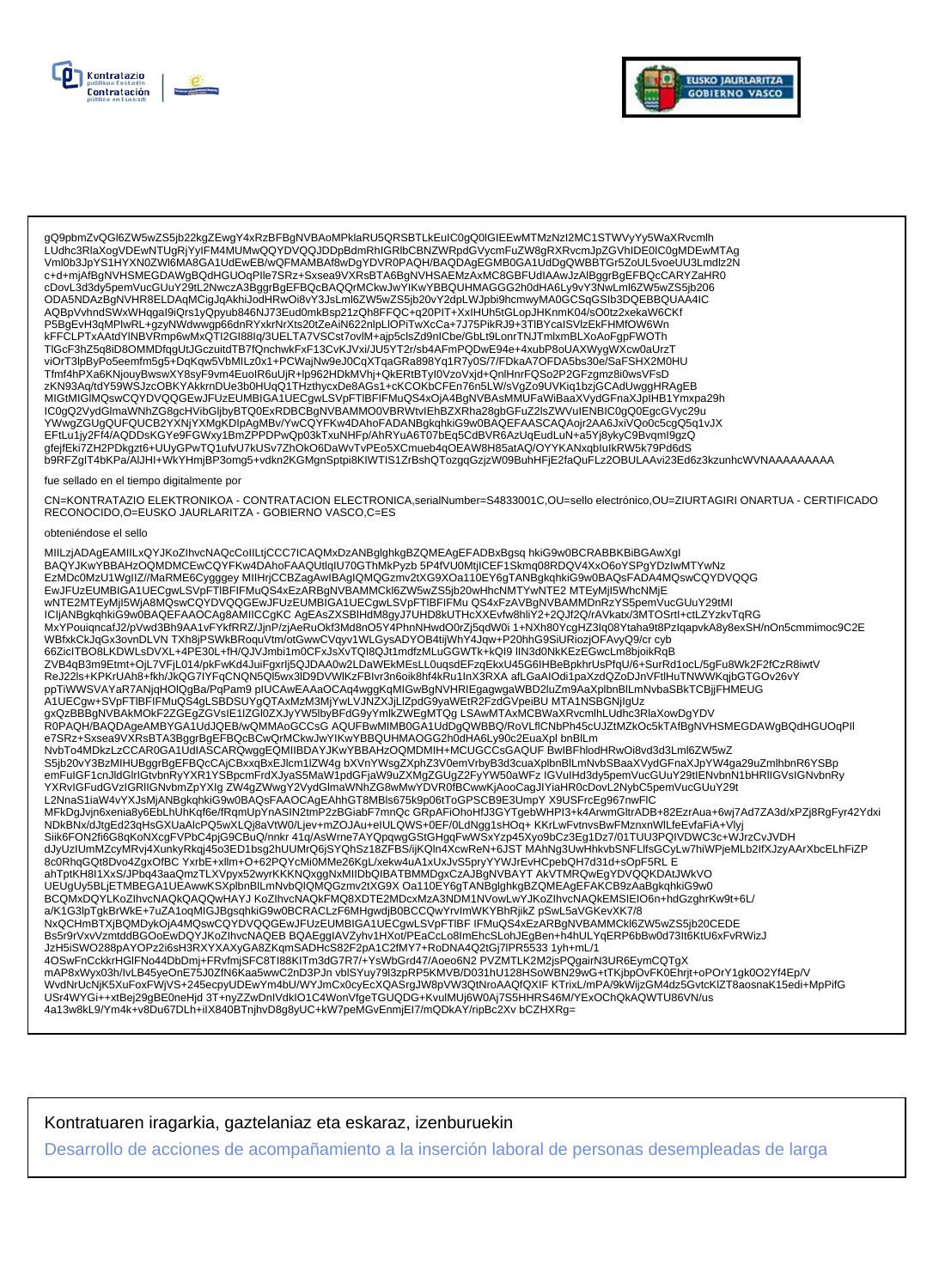



### duración

Luzaroko langabe txertatze laboralerako akonpainamendu akzio garapena

Euskadi.eus webgunean argitaratzen da data honetatik

2016-07-13 09:43:55

### web hauen helbideetan

http://www.contratacion.euskadi.eus/contenidos/anuncio\_contratacion/expjaso6161/es\_doc/es\_arch\_expja so6161.html

http://www.contratacion.euskadi.eus/contenidos/anuncio\_contratacion/expjaso6161/eu\_doc/eu\_arch\_expja so6161.html

### Informazio gehiago

Bi dokumentuen (euskara eta gaztelania) laburpen digitala (hash SHA-1, 64 oinarriarekin), erantsitako fitxategiekin

MIAGCSqGSIb3DQEHAqCAMIACAQExCzAJBgUrDgMCGgUAMIAGCSqGSIb3DQEHAQAAoIIQKTCCCN4wggbGoAMCAQICAwG/9jANBgkq hkiG9w0BAQsFADCBpTELMAkGA1UEBhMCRVMxFDASBgNVBAoMC0laRU5QRSBTLkEuMTowOAYDVQQLDDFBWlogWml1cnRhZ2lyaSBw<br>dWJsaWtvYSAtIENlcnRpZmljYWRvIHB1YmxpY28gU0NBMUQwQgYDVQQDDDtFQUVrbyBIQWV0YWtvIGxhbmdpbGVlbiBDQSAtIENB IHBlcnNvbmFsIGRIIEFBUFAgdmFzY2FzICgyKTAeFw0xNTEwMDIxMTU3MjdaFw0xODEwMDIxMTU3MjdaMIHfMQswCQYDVQQGEwJF<br>UzErMCkGA1UECgwiRVVTS08gSkFVUkxBUklUWkEgLSBHT0JJRVJOTyBWQVNDTzE0MDIGA1UECwwrWklVUIRBR0ISSSBPTkFSVFVB IC0gQ0VSVElGSUNBRE8gUkVDT05PQ0lETzEbMBkGA1UECwwSc2VsbG8gZWxlY3Ryw7NuaWNvMRIwEAYDVQQFEwlTNDgzMzAwMUMx PDA6BgNVBAMMM0tPTlRSQVRBWklPIEVMRUtUUk9OSUtPQSAtIENPTlRSQVRBQ0lPTiBFTEVDVFJPTklDQTCCASIwDQYJKoZIhvcN AQEBBQADggEPADCCAQoCggEBAJyMU2AY4zGz5rnk3IAF2Z57jw1f0C0MjCSTlVwJqMdQhnkc2HdzG+4dsRl4yC6mTgj6gmAOzpB1 e1/Q2cH2BrwxdPw/9nrTBrAujhGhMVvjksutQiNA/CARJ7/olp6NPHeMOVx1xfRhSt96OPyVBF9GDfw9MWjXaZPXhIy0idP22pW0 WG0vD2BJomnlZ7MQUJ7qpKQpG1V9UHA/aqy5eEPx9gbVKJDsBEuW9qfObL24gUzHME21pOxswY8gNbDKMGTDLxRrEtGIxVsxwUo6<br>DS5vRBmJvY20ypP8OYAPAKqKre7XBKKWLhIrsIkLSsae3UYGFYVELAQTnfR6UMu0UmUCAwEAAaOCA9kwggPVMIHHBgNVHRIEgb8w gbyGFWh0dHA6Ly93d3cuaXplbnBlLmNvbYEPaW5mb0BpemVucGUuY29tpIGRMIGOMUcwRQYDVQQKDD5JWkVOUEUgUy5BLiAtIENJ<br>RiBBMDEzMzcyNjAtUk1lcmMuVml0b3JpYS1HYXN0ZWI6IFQxMDU1IEY2MiBTODFDMEEGA1UECQw6QXZkYSBkZWwgTWVkaXRlcnJh bmVvIEV0b3JiaWRlYSAxNCAtIDAxMDEwIFZpdG9yaWEtR2FzdGVpejCB3wYDVR0RBIHXMIHUgRhrb250cmF0YXppb2FAZXVza2Fk aS5ldXOkgbcwgbQxQjBABglghVQBAwUCAgUMM0tPTlRSQVRBWklPIEVMRUtUUk9OSUtPQSAtIENPTlRSQVRBQ0lPTiBFTEVDVFJP TklDQTEYMBYGCWCFVAEDBQICAwwJUzQ4MzMwMDFDMTEwLwYJYIVUAQMFAgICDCJFVVNLTyBKQVVSTEFSSVRaQSAtIEdPQklFUk5P IFZBU0NPMSEwHwYJYIVUAQMFAgIBDBJzZWxsbyBlbGVjdHLDs25pY28wHQYDVR0lBBYwFAYIKwYBBQUHAwIGCCsGAQUFBwMEMB0G A1UdDgQWBBRXsTzDpMn2I6LsOZUdbsmceWOHhDAfBgNVHSMEGDAWgBTGr5ZoUL5voeUU3Lmdlz2Nc+d+mjCCAR0GA1UdIASCARQw<br>ggEQMIIBDAYJKwYBBAHzOQQEMIH+MCUGCCsGAQUFBwIBFhlodHRwOi8vd3d3Lml6ZW5wZS5jb20vY3BzMIHUBggrBgEFBQcCAjCB xxqBxEJlcm1lZW4gbXVnYWsgZXphZ3V0emVrbyB3d3cuaXplbnBlLmNvbSBaaXVydGFnaXJpYW4ga29uZmlhbnR6YSBpemFuIGF1 cnJldGlrIGtvbnRyYXR1YSBpcmFrdXJyaS5MaW1pdGFjaW9uZXMgZGUgZ2FyYW50aWFzIGVuIHd3dy5pemVucGUuY29tIENvbnN1 bHRlIGVsIGNvbnRyYXRvIGFudGVzIGRlIGNvbmZpYXIgZW4gZWwgY2VydGlmaWNhZG8wNwYIKwYBBQUHAQEEKzApMCcGCCsGAQUF BzABhhtodHRwOi8vb2NzcC5pemVucGUuY29tOjgwOTQwJQYIKwYBBQUHAQMEGTAXMAgGBgQAjkYBATALBgYEAI5GAQMCAQ8wDgYD VR0PAQH/BAQDAgTwMDcGA1UdHwQwMC4wLKAqoCiGJmh0dHA6Ly9jcmwuaXplbnBlLmNvbS9jZ2ktYmluL2NybHNjYXIyMA0GCSqG SIb3DQEBCwUAA4ICAQA1wUCQn2vZfFQMUG2bIl5eeAmLgFLQP42kZt1fAuIvxkumt4kG/V4ffd1FNugBSknVZNEUIXH9GVApEHGN 5Ml0xQdg99sNUf+JxxM7mMoPckA9p9yfkSgy9Z1NTCsu+P6uWxz9e8nYIma593ihsmOHKkrn3qSiapkrOOtIgjGB8a5rSmlcwynX miqCbivrVnHdjnadUSQaEBCqZ4mD3m6jVjfuOe8WkXQ1sH7CRYuqsWWatZnDAHLbOhxRLA2Ho7vKbIvJDn5sYTEgilnBT7HPMnUI kFGrHQzWzdE2r7GaKIx6xLILDOUeOKtZrae9s+q5l8uG8PaDQzSmgSdkw2cCJJgqih3jz04FaURssCmfTTwJYbxw33N5GtDaWz8X<br>PMr07IiGn3YU/GxOzh4FiGLRGZXw0vVICWB6ldlaoUG7uH/Yu5tCCzuQbt8F8VA8dFVzOgT2Y7q+SiNEL+/y7BWfcTbxT4WXhYuF 7n9HLywKxjPP4IBj/HmGUqn2Uq3BV+ithws4AilSkXGva6N9LOITwLgnAjvn0hhFOe2hdFPvYLXFj3a/LMSH7NH+zPc/q2sFvbMI<br>Q+2Q2yza1P0w0SayNbQjyaZKqP4Vy/Mhqj0OyBBpzPp6pwRuV7jj9Or3CH1fUOxk5HQTw0JT6tlcNJ7E2BD4rXvsptDUqpw5te88 nzCCB0MwggUroAMCAQICEGRv1d4ENUM3SaOp0Uj+QI0wDQYJKoZIhvcNAQEFBQAwODELMAkGA1UEBhMCRVMxFDASBgNVBAoMC0la RU5QRSBTLkEuMRMwEQYDVQQDDApJemVucGUuY29tMB4XDTA5MDIyNDA4MDMyOVoXDTM3MTIxMjIzMDAwMFowgaUxCzAJBgNVBAYT AkVTMRQwEgYDVQQKDAtJWkVOUEUgUy5BLjE6MDgGA1UECwwxQVpaIFppdXJ0YWdpcmkgcHVibGIrb2EgLSBDZXJ0aWZpY2FkbyBw<br>dWJsaWNvIFNDQTFEMEIGA1UEAww7RUFFa28gSEFIdGFrbyBsYW5naWxlZW4gQ0EgLSBDQSBwZXJzb25hbCBkZSBBQVBQIHZhc2Nh cyAoMikwggIiMA0GCSqGSIb3DQEBAQUAA4ICDwAwggIKAoICAQDV8HtuuCAU8strFZHCqPk7F2zZbjpzHhdTJjoQ+VHAINei19bW<br>mTmM90ehlzjQKsy2vGgLT5Z6feJpx687p6aNYvMW/gvtrkvgyTd0TQJn/xO69VYcUwrCriA+zT4QZdRKfS7op9cO/tn1Smph3Ivl Lxyf5MYcDHXyix5PYaxDf8j4QJ8AeAx5lQNUMn6rhq5tC8Qx44IDvX6PIhqxPk0tXjJWbVFWXpewRDNhLYnnzQI4keDWq+BwUwAi n0jx8PklIru5t9pDTraMVuqzfwt8hp19YOo/Lz0vf55E+BH4DESdeiTDkX3QGHcj946XqJ/83UZIAHyMcBBSIRu+RaWGU/uYz/Cn M7cyS2espqh355VL8nARms8UODLn8YTrfnJldcXHK2PYzRi9MibuI0YHO+MyggX86OJmToZT3jim2jrrO1+qSqrlW3hb3eSoNfYs<br>tISKGALyoMo03ZH5U1IK2a5LAPHdOCd88GNFg08cOQpyi3S3TEm6wO7lvM91zXDQwjHH8EYoQjaXyI8AaP0PrBI2HzJBGNnvaRgO I4kzJ675sLIry6hAF0ExVjJP9qKGISZnwpwynAxIrAFb5NIK6h2IUO7DPO8pWT1c8CxEu9VOp5m4dCUUkoDfguRfA6hkUmzU5Vu9<br>j1VPpAN2X7wGB/4CffyrqcEFe8HuaY6BLwIDAQABo4IB2TCCAdUwgccGA1UdEQSBvzCBvIYVaHR0cDovL3d3dy5pemVucGUuY29t<br>gQ9pbmZvQGI6ZW5wZS5j LUdhc3RlaXogVDEwNTUgRjYyIFM4MUMwQQYDVQQJDDpBdmRhIGRlbCBNZWRpdGVycmFuZW8gRXRvcmJpZGVhIDE0IC0gMDEwMTAg Vml0b3JpYS1HYXN0ZWl6MA8GA1UdEwEB/wQFMAMBAf8wDgYDVR0PAQH/BAQDAgEGMB0GA1UdDgQWBBTGr5ZoUL5voeUU3Lmdlz2N c+d+mjAfBgNVHSMEGDAWgBQdHGUOqPIle7SRz+Sxsea9VXRsBTA6BgNVHSAEMzAxMC8GBFUdIAAwJzAlBggrBgEFBQcCARYZaHR0 cDovL3d3dy5pemVucGUuY29tL2NwczA3BggrBgEFBQcBAQQrMCkwJwYIKwYBBQUHMAGGG2h0dHA6Ly9vY3NwLml6ZW5wZS5jb206 ODA5NDAzBgNVHR8ELDAqMCigJqAkhiJodHRwOi8vY3JsLml6ZW5wZS5jb20vY2dpLWJpbi9hcmwyMA0GCSqGSIb3DQEBBQUAA4IC AQBpVvhndSWxWHqgaI9iQrs1yQpyub846NJ73Eud0mkBsp21zQh8FFQC+q20PIT+XxIHUh5tGLopJHKnmK04/sO0tz2xekaW6CKf<br>P5BgEvH3qMPIwRL+gzyNWdwwgp66dnRYxkrNrXts20tZeAiN622nIpLIOPiTwXcCa+7J75PikRJ9+3TIBYcaISVlzEkFHMfOW6Wn